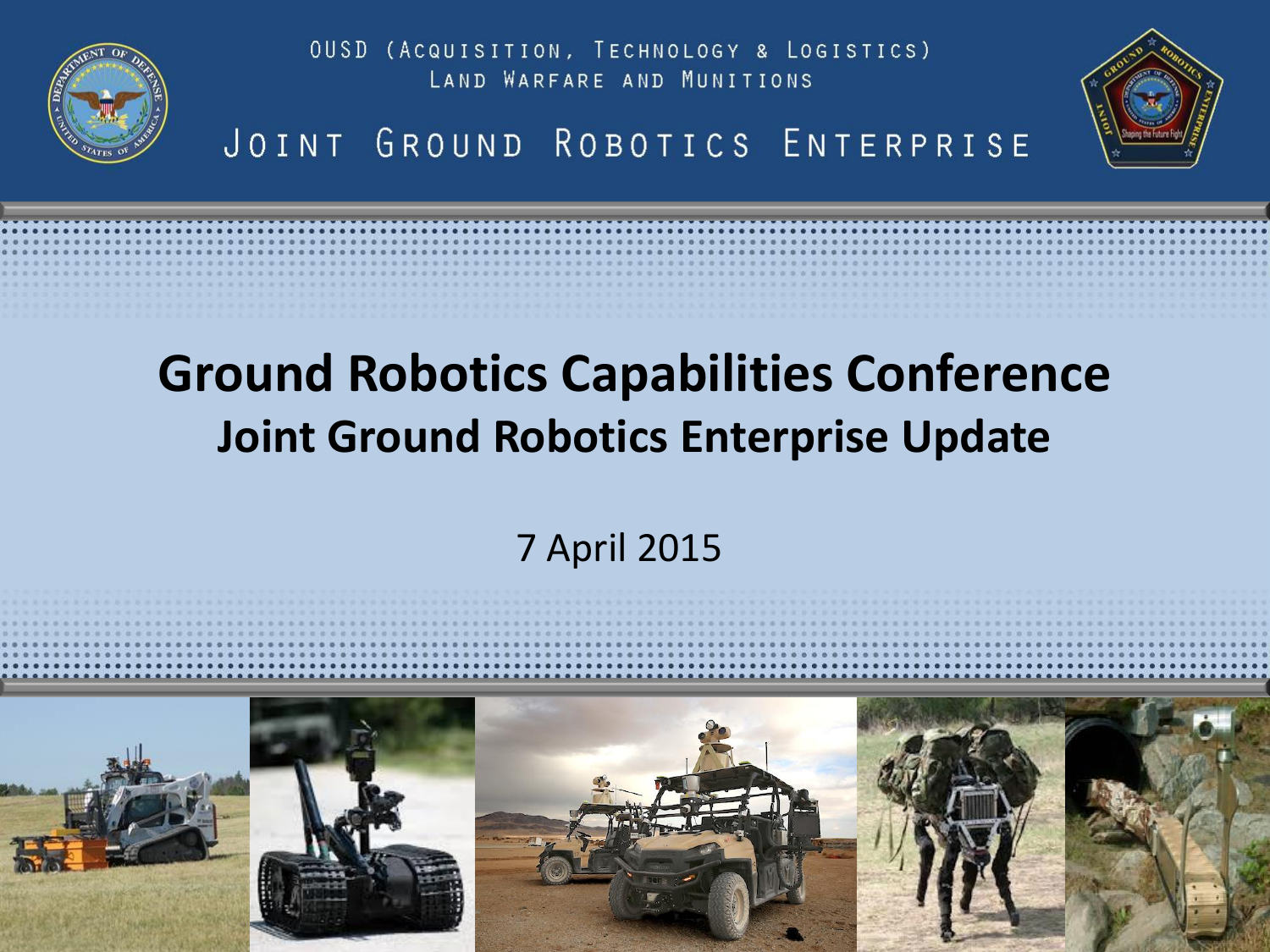

# **Joint Ground Robotics Enterprise**

- Expanded Scope
	- Small Unmanned Air Systems
	- Cross-Domain, Teaming and Swarming
- Interoperability Efforts
	- Interoperability Profiles
	- Common Control Architecture
	- Common Modular Radios & Military Waveforms
- Capstone Demonstration
	- Bringing it all together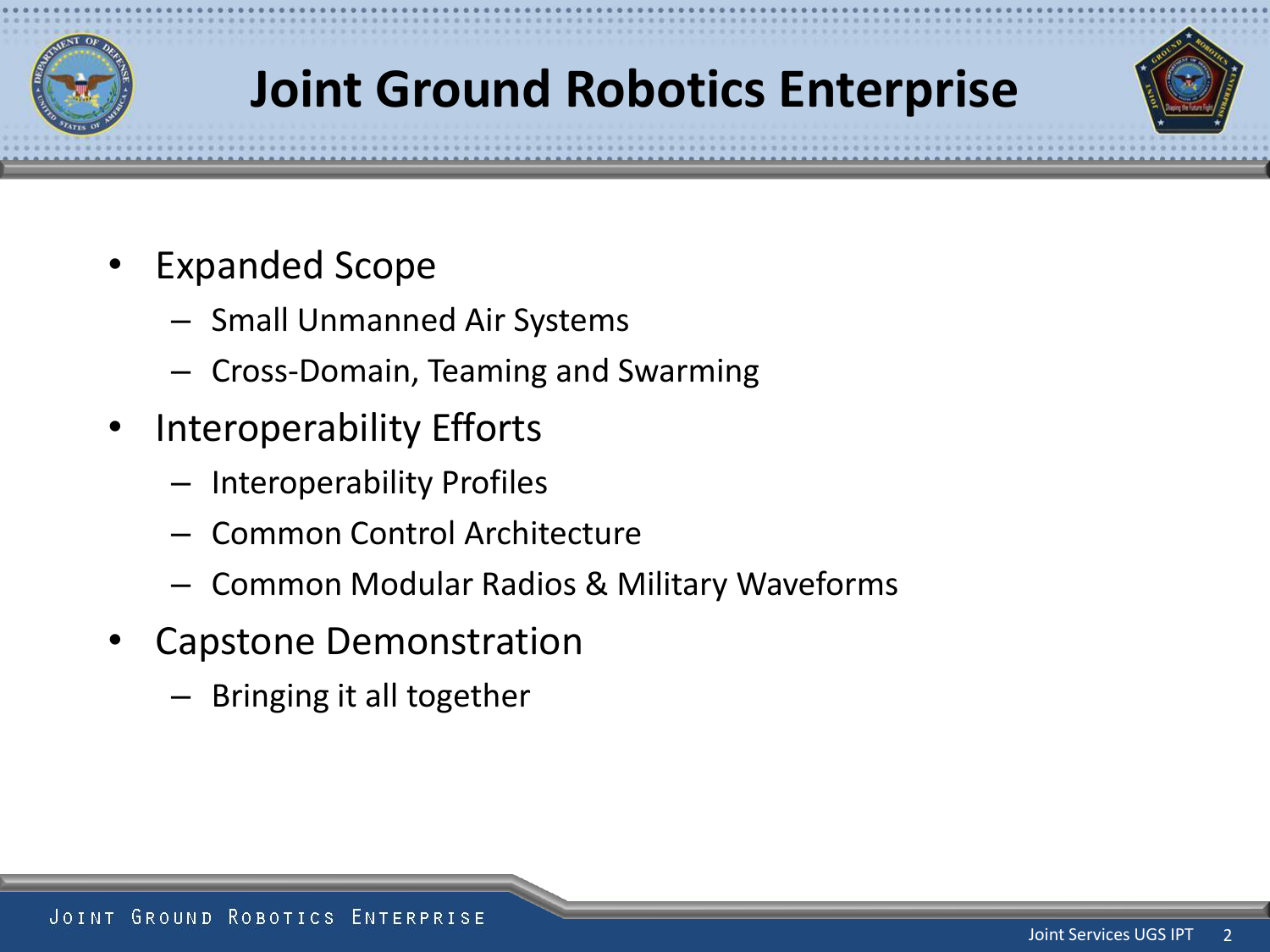



- Cross-Domain Comms/Data Sharing for Collaboration
	- Enhanced Functional Capability within the Unit
	- Unit Force Multiplier
	- New or enhanced Operational Capabilities
- Swarming Multiple platforms operating is synchronicity
	- 1-N UGVs, 1-M UAVs, or mixed domain  $(1-N) + (1-N)$
- Teaming Unmanned Systems in support of Manned **Operations** 
	- i.e. AH-64 Apache plus Grey Eagle, Shadow teaming
	- Robotic Wingman providing over-watch capability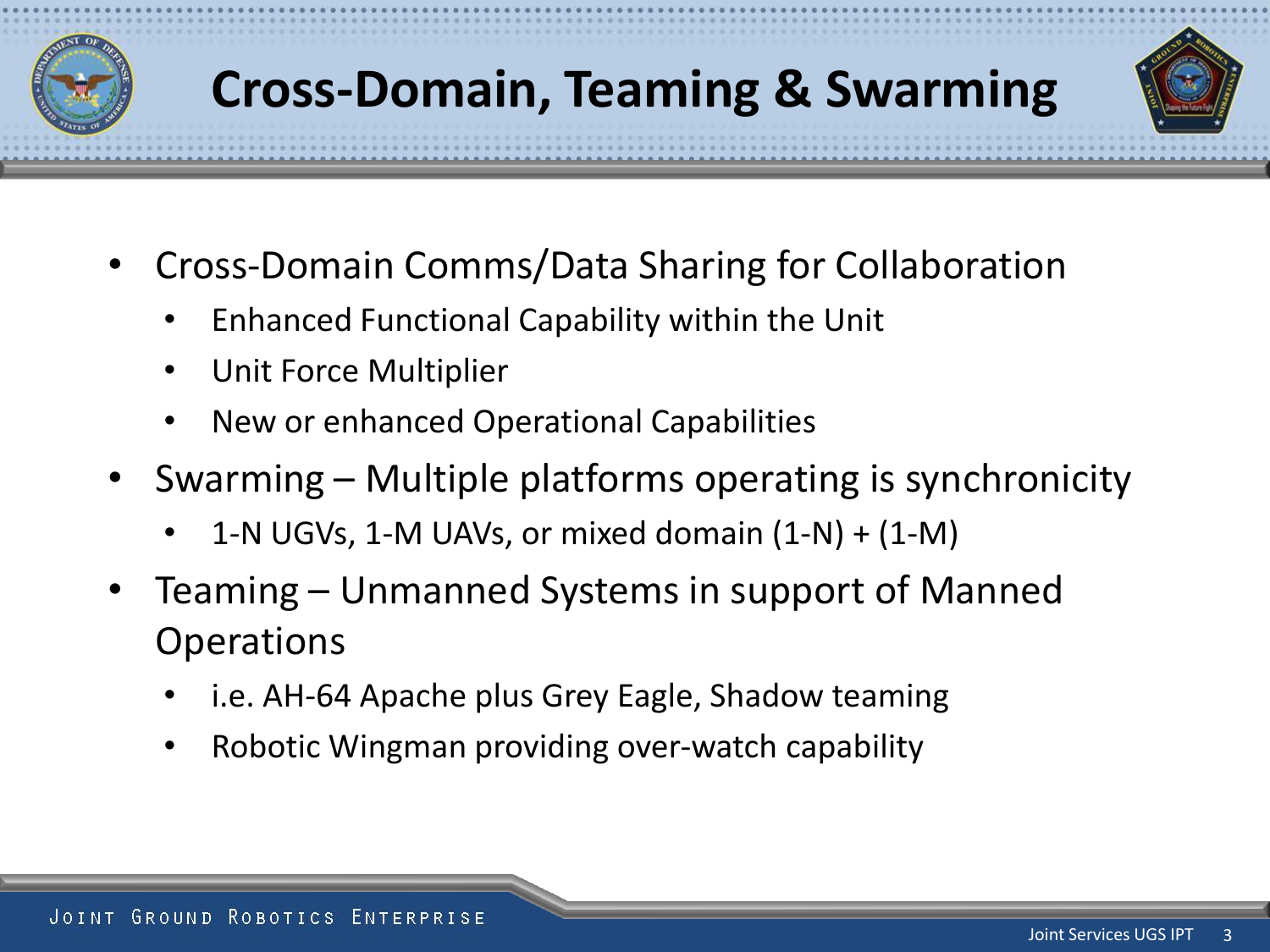

- **Interoperability Profiles (IOPs)**  Alignment and transition of current military standards and IOPs to a collaborative Industry – National Advanced Mobility Consortium organization
- **Common Control Architecture**  Establishment of longterm hierarchy for small unmanned systems, both tactical air and ground with Industry partnership
- **Common Radio & Waveform**  Transition from nonstandard radios to a military software defined/modular communications investment for small unmanned systems, both tactical air and ground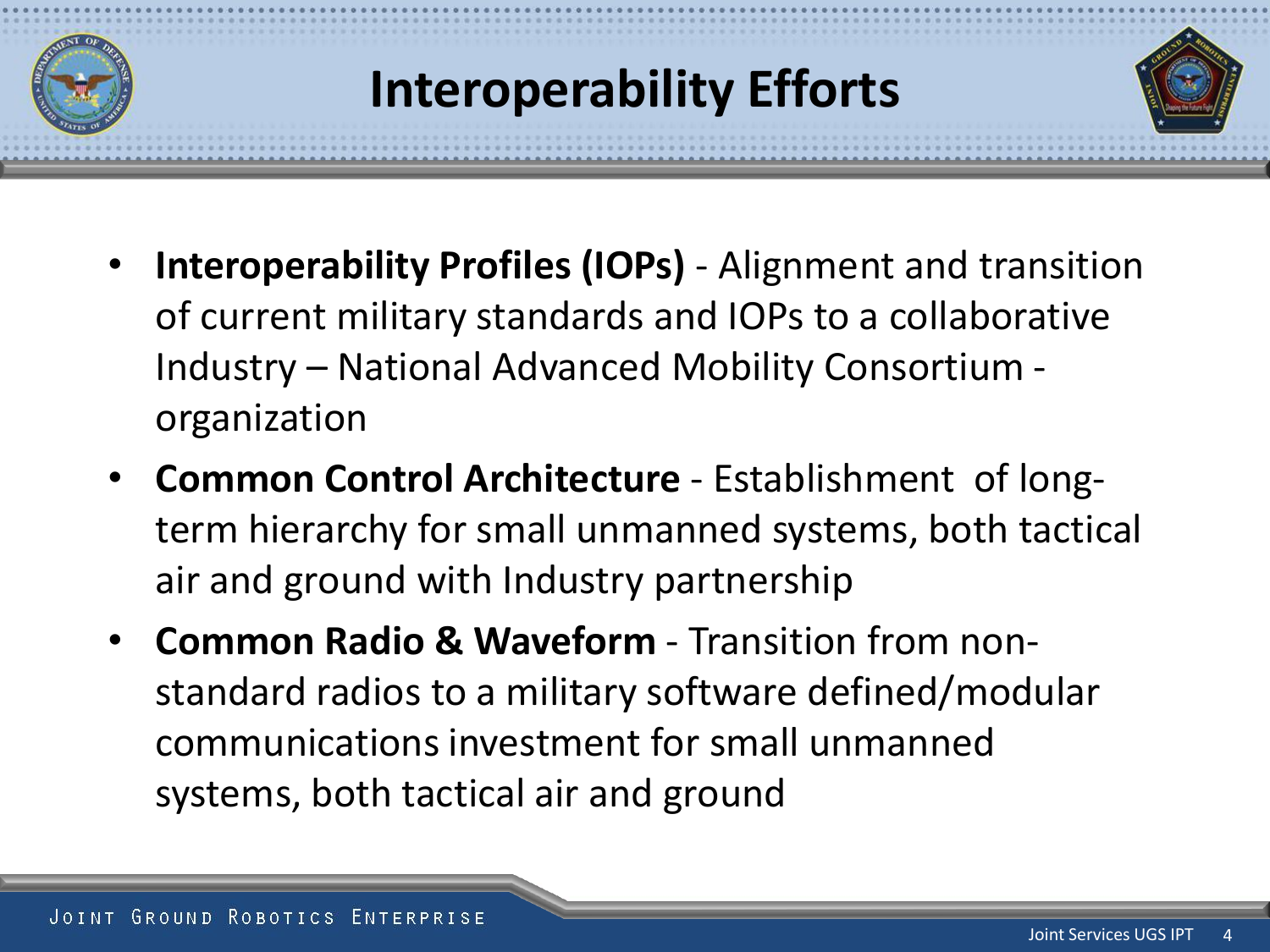

## **Interoperability Profiles (IOP)**



- OSD (AT&L) commissioned a small study to be performed by the National Advanced Mobility Consortium (NAMC)
	- Develop a strategy for how Government and industry might work together to further advance the current IOP standard
	- With the pending release of (IOP) Version 2.0, the Government will have completed the *Initial Development* stage, which has resulted in a welldefined set of IOP documents and initial demonstration of technically sound underpinnings for a RAS interoperability architecture
- Transition IOP into an *"Iteration & Maturation"* stage of development

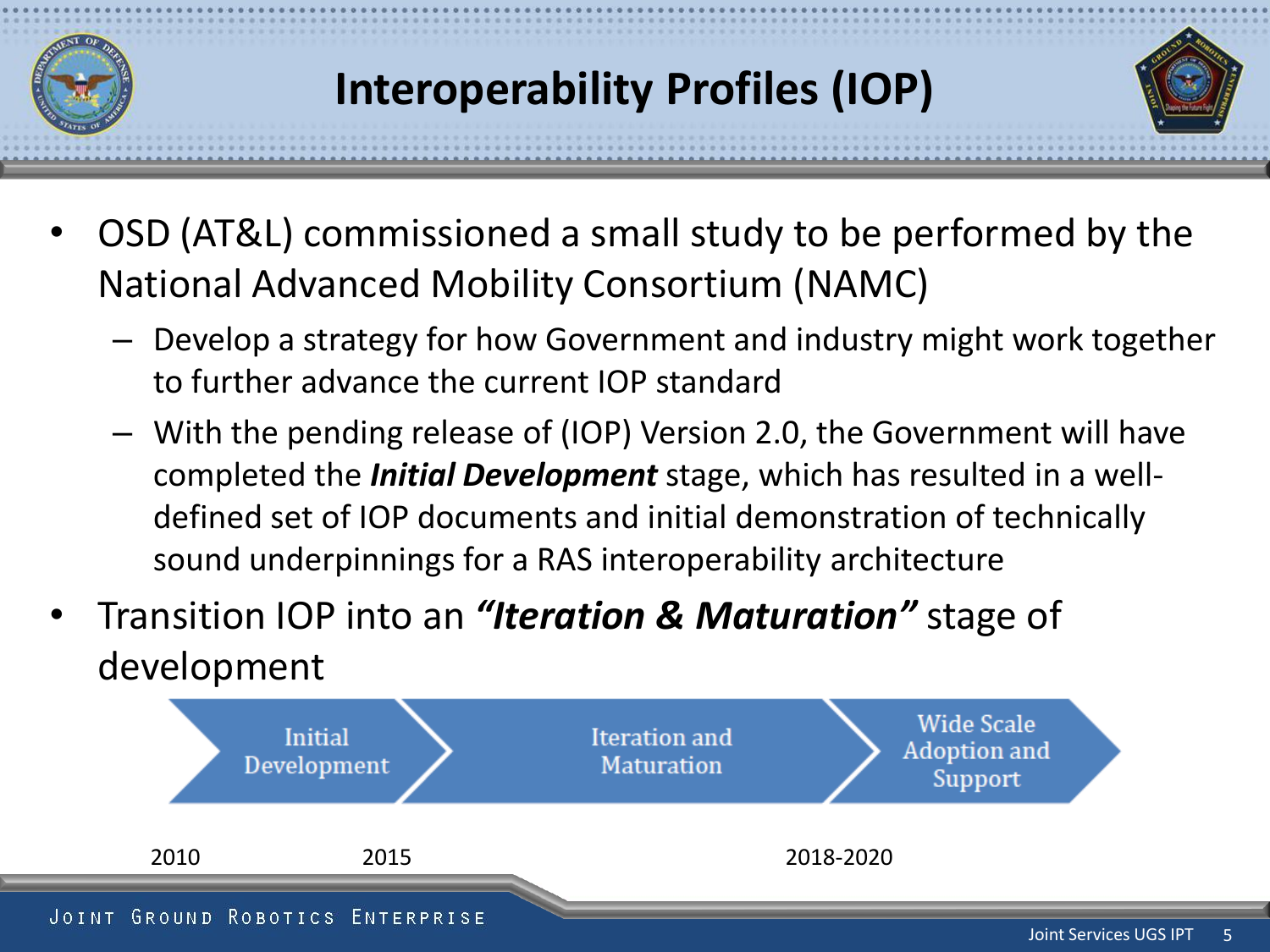

### **Common Control Architecture**



• Wearable, hand-held, tablet, or laptop computers

#### **Purpose**

- Significantly reduce the cost, logistics, and weight of carrying multiple portable controllers
- Increase situation awareness by integrating information from multiple, heterogeneous RAS

### **Heterogeneous Robotics and Autonomous Systems (RAS)**

- Tactical air platforms (Group 1 UAS)
- Ground vehicles/systems

### **Representative Operational Environments**

- Tactical dismounted operations (e.g. CLARK)
- Support and logistics operations (e.g. runway clearing)





Army's TOGA Prototype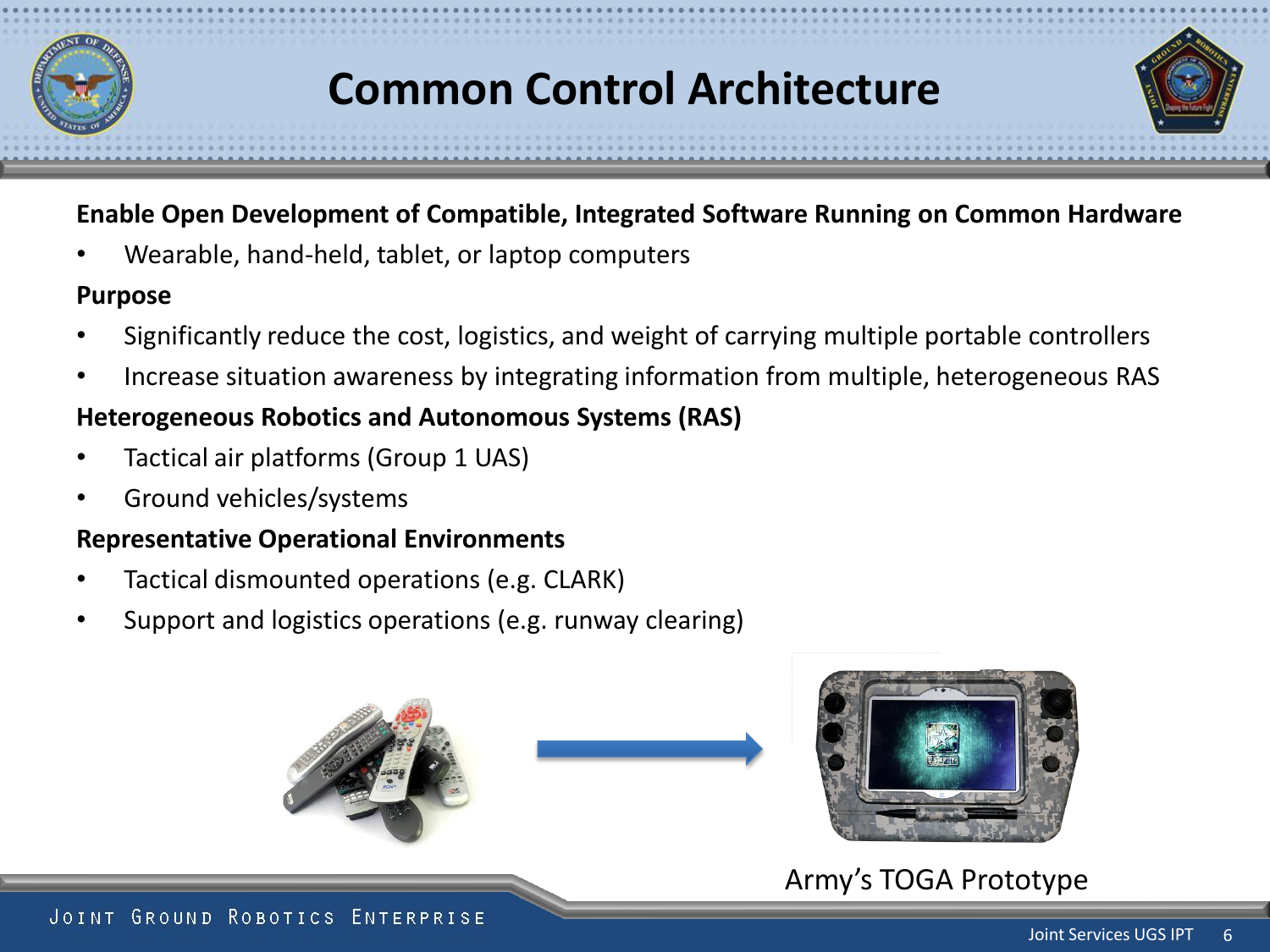

## **Common Radio & Waveform**



- $\triangleright$  No standard military waveform can meet all collected threshold requirements (partially met data rate, latency, networking, SWaP, security, EMI/EMC, etc.)
- $\triangleright$  The "big R" requirements do not explicitly call out UAV-Nett Warrior or UAV-UGV coordination (due to current implementation limitations)
- $\triangleright$  Current roadmaps of the UAV and UGV communications systems do not address interoperability (constrained by the operational requirements)

Although no immediate military solution is available today that can meet all the capabilities required by the UGS and UAS stakeholders' organizations, the JTN waveform has demonstrated its potential ability and flexibility through a standard framework to close these unattended gaps with a reasonable investment